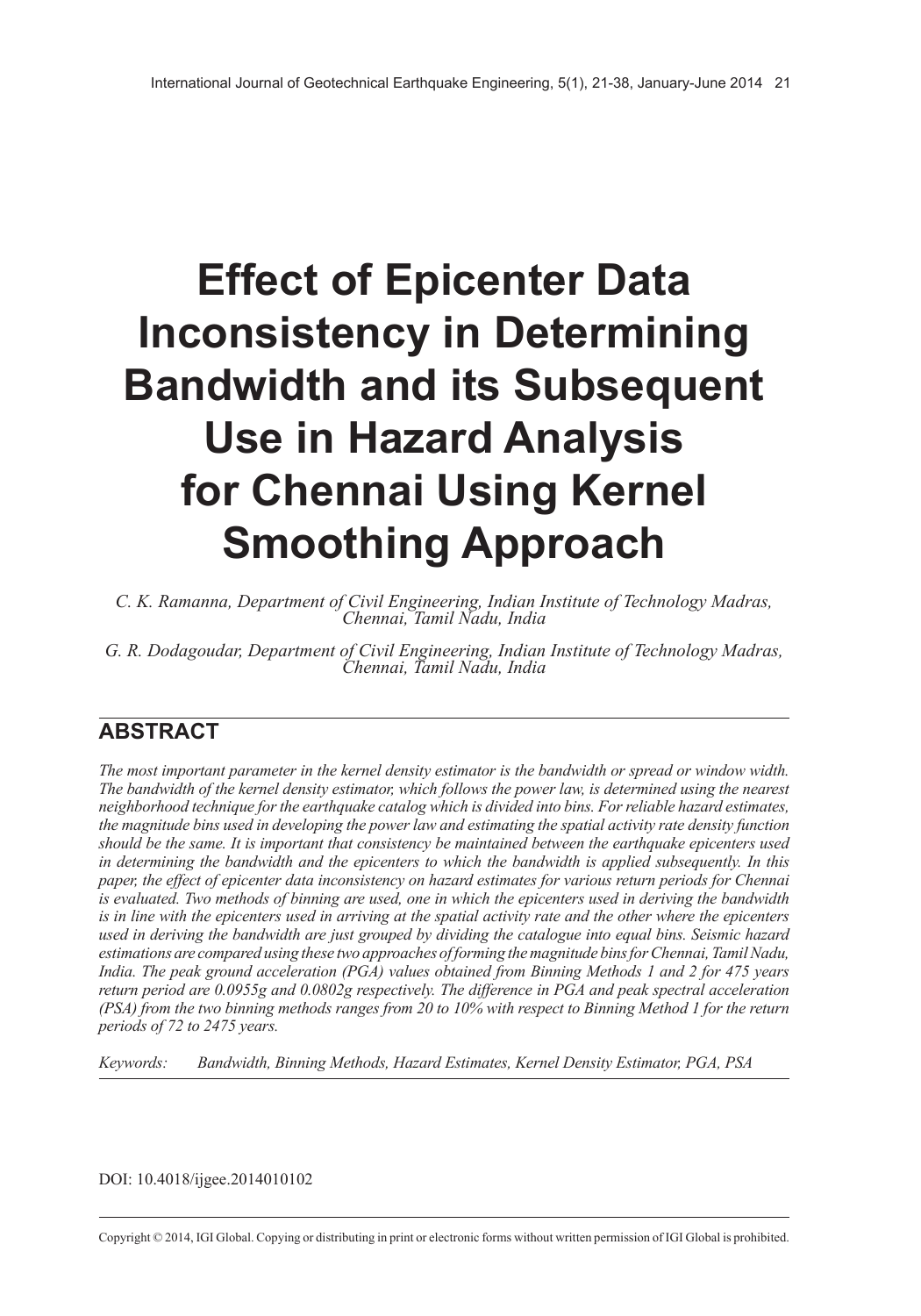### **INTRODUCTION**

Seismic hazard analysis (SHA) plays an important role in the earthquake resistant design of structures by providing a rational value of input hazard parameters such as peak ground acceleration (PGA) or the response spectrum amplitudes at different natural periods. Zonefree technique to seismic hazard analysis is gaining popularity in regions of distributed seismicity. One such zonefree technique most often used (Secanell *et al*., 2008; Lai *et al*., 2009; Menon *et al*., 2010; Ramanna & Dodagoudar, 2012) and also widely studied (Molina *et al*., 2001; Beauval *et al.*, 2006) is the kernel density estimator to seismic hazard analysis. The kernel estimator has been mainly used to replace the seismicity determined by the Gutenberg-Richter (G-R) recurrence law with a spatially varying seismic activity rate density function. A simple illustration of the kernel density estimator is shown in Figure 1. In this technique, the probability density function (PDF) is determined as the normalized sum of individual function called kernels placed on the data or sample points. The most important parameter in a kernel density estimator is the bandwidth or the spread of the kernels over the epicenters. Figure 2 and Figure 3 illustrate the effect of bandwidth on the final PDF derived. The bandwidth used for each epicenter plays a vital role in arriving at the hazard estimate for a given site and hence it needs to be determined carefully. There are several methods of determining the optimal bandwidth for a data set as summarized by Mugdadi (2004). However, Woo (1996) suggests the use of nearest neighborhood technique for arriving at the bandwidth for a set of epicenters.

Most of the previous studies do not mention the magnitude bins used in deriving the bandwidth parameter. The commonly used program to carry out the seismic hazard estimate using the kernel density estimator is the KERFRACT developed by Woo (1996). However in the program KERFRCAT the spatial activity rate is determined in steps of 0.1 magnitude increment starting from  $(\overline{M}_{min} \pm 0.49)$  to  $(M_{max} \pm 0.49)$ . This study aims at highlighting the effects of not maintaining the consistency in the data used in deriving the bandwidth and the data to which this bandwidth is applied in arriving at the spatial activity rate density function. The effects are shown for every magnitude at the spatial activity rate density function in the form of integrated squared error score and also at the final hazard estimates in the form of PGA and spectral ordinates.

### **Seismic Hazard Analysis Using Kernel Density Estimator**

It is now a well-known fact that the distribution of epicenters follow a fractal dimension and the earthquake process itself follows a power law. Hence the bandwidth to be used for earthquakes is said to follow the power law and is of the form:

$$
H = ce^{dM} \tag{1}
$$

where *H* is the bandwidth, and *c* and *d* are the bandwidth parameters and *M* is the earthquake magnitude. The bandwidth parameters are determined by the nearest neighborhood technique by dividing the earthquake catalog into several magnitude bins. According to this technique, the bandwidth for each data set is determined as the average nearest distance within the data set.

The kernel density estimation (KDE) consists of determining the density function  $f(x)$  by placing standard form of distributions such as Uniform, Triangular, Normal or Epanechnikov density curves on the sample or data points known as kernels. The  $f(x)$  is then determined as the normalized sum total of these kernels (See Figure 1). A univariate PDF determined by KDE is of the form:

$$
f(x) = \frac{1}{nh} \sum_{i=1}^{n} K\left(\frac{x - x_i}{h}\right)
$$
 (2)

where *n* is the number of sample data  $x_i$ , *h* is the smoothening parameter also known as the bandwidth, *x* is the estimation or evaluation point where density is determined and *K*(.) is

Copyright © 2014, IGI Global. Copying or distributing in print or electronic forms without written permission of IGI Global is prohibited.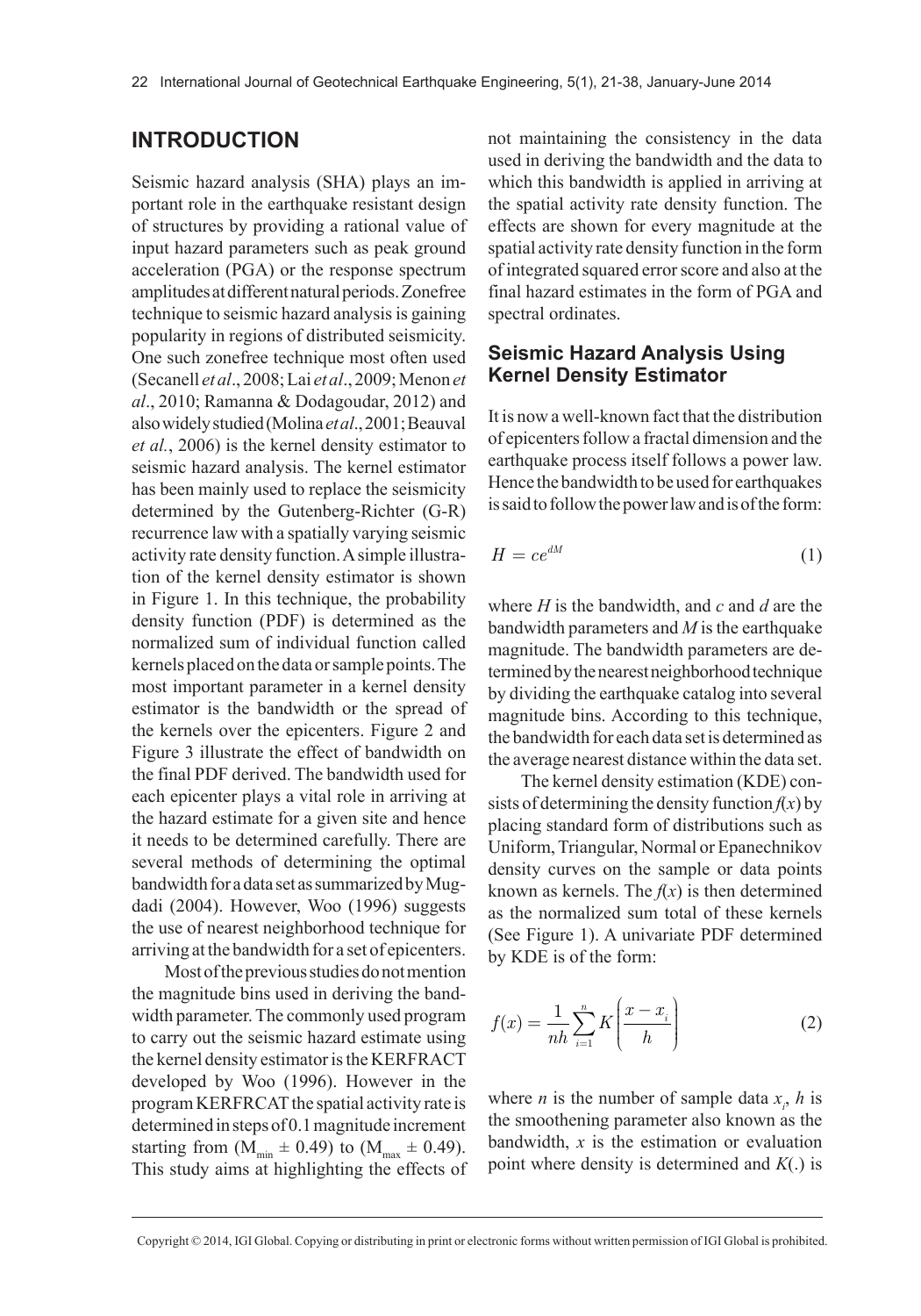16 more pages are available in the full version of this document, which may be purchased using the "Add to Cart" button on the product's webpage: [www.igi-global.com/article/effect-of-epicenter-data](http://www.igi-global.com/article/effect-of-epicenter-data-inconsistency-in-determining-bandwidth-and-its-subsequent-use-in-hazard-analysis-for-chennai-using-kernel-smoothing-approach/111053?camid=4v1)[inconsistency-in-determining-bandwidth-and-its-subsequent](http://www.igi-global.com/article/effect-of-epicenter-data-inconsistency-in-determining-bandwidth-and-its-subsequent-use-in-hazard-analysis-for-chennai-using-kernel-smoothing-approach/111053?camid=4v1)[use-in-hazard-analysis-for-chennai-using-kernel-smoothing-](http://www.igi-global.com/article/effect-of-epicenter-data-inconsistency-in-determining-bandwidth-and-its-subsequent-use-in-hazard-analysis-for-chennai-using-kernel-smoothing-approach/111053?camid=4v1)

[approach/111053?camid=4v1](http://www.igi-global.com/article/effect-of-epicenter-data-inconsistency-in-determining-bandwidth-and-its-subsequent-use-in-hazard-analysis-for-chennai-using-kernel-smoothing-approach/111053?camid=4v1)

This title is available in InfoSci-Journals, InfoSci-Journal Disciplines Engineering, Natural, and Physical Science, InfoSci-Civic Engagement, Sustainable Planning, and Crisis Response eJournal Collection, InfoSci-Physical Sciences, Biological Sciences, and Engineering eJournal Collection. Recommend this product to your librarian: [www.igi-global.com/e-resources/library](http://www.igi-global.com/e-resources/library-recommendation/?id=2)[recommendation/?id=2](http://www.igi-global.com/e-resources/library-recommendation/?id=2)

# Related Content

### Nanomechanical Characterization of Cement-Based Materials Salim Barbhuiya (2015). Nanotechnology Applications for Improvements in Energy Efficiency and Environmental Management (pp. 41-55). [www.igi-global.com/chapter/nanomechanical-characterization-of-cement](http://www.igi-global.com/chapter/nanomechanical-characterization-of-cement-based-materials/115721?camid=4v1a)[based-materials/115721?camid=4v1a](http://www.igi-global.com/chapter/nanomechanical-characterization-of-cement-based-materials/115721?camid=4v1a)

## Optimization of Tuned Mass Dampers to Improve the Earthquake Resistance of High Buildings

Rolf Steinbuch (2015). Handbook of Research on Advancements in Environmental Engineering (pp. 511-548).

[www.igi-global.com/chapter/optimization-of-tuned-mass-dampers-to](http://www.igi-global.com/chapter/optimization-of-tuned-mass-dampers-to-improve-the-earthquake-resistance-of-high-buildings/122645?camid=4v1a)[improve-the-earthquake-resistance-of-high-buildings/122645?camid=4v1a](http://www.igi-global.com/chapter/optimization-of-tuned-mass-dampers-to-improve-the-earthquake-resistance-of-high-buildings/122645?camid=4v1a)